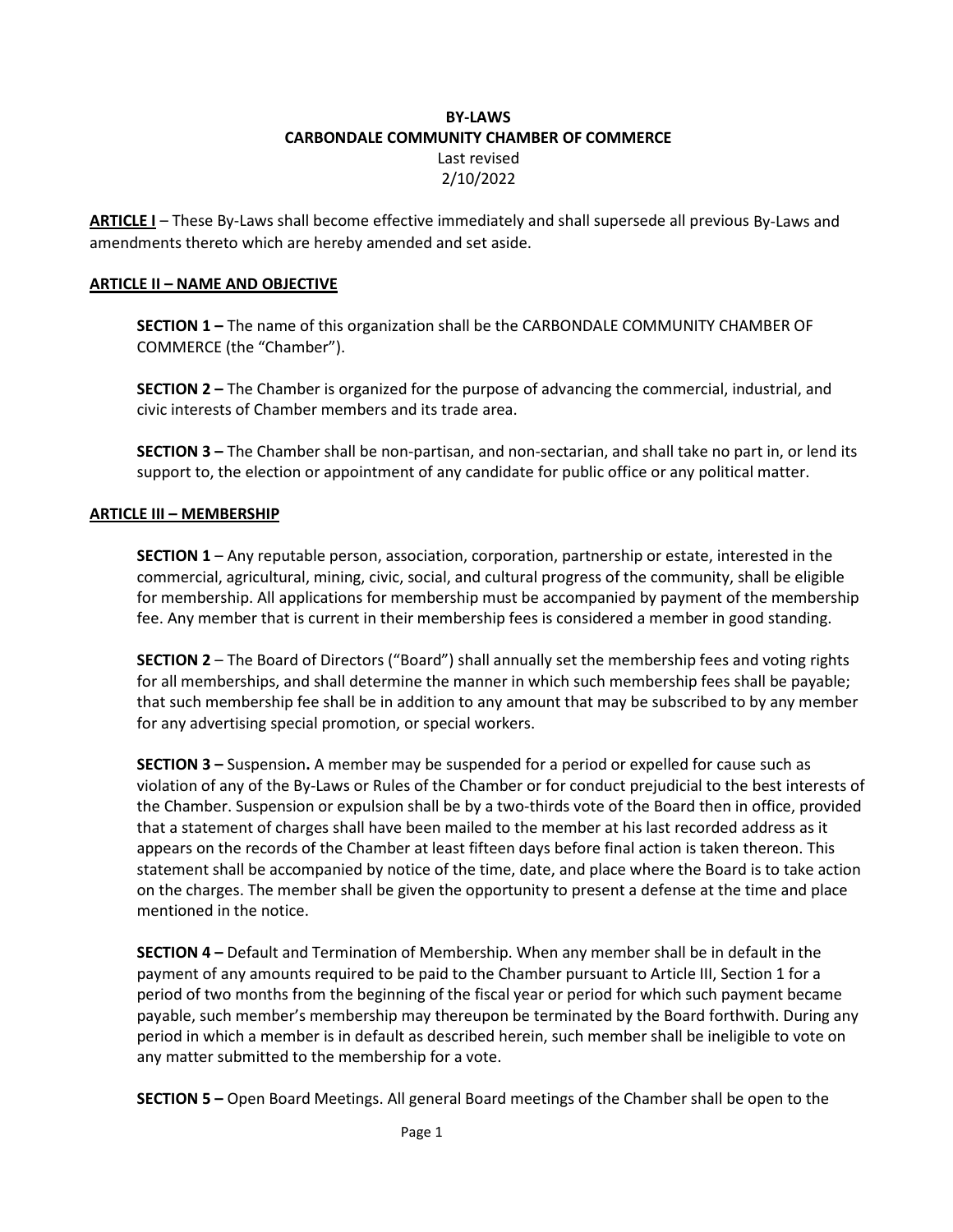membership of the Chamber, who shall be free to attend. However, upon special request, a meeting of Board Members only may be called. (See ARTICLE VII - SECTION 6.)

**SECTION 6 –** Voting. Any member of a limited liability company or an officer of a corporation may represent that entity at any meeting. Any limited liability company or corporation may be represented at any meeting by any member of its staff delegated by it for that purpose; but each member or officer shall be entitled to only one vote. Any vote made by the membership may be made or taken by mail or e-mail, if so, directed by the Board.

# **ARTICLE IV – BOARD OF DIRECTORS**

**SECTION 1 –** Power and Duties. The government of the Chamber, and the direction of its works shall be vested in its Board. Appointments to the Board shall be made each December, provided that Board members may be appointed at other times in order to fill a vacancy on the Board. Up to eight (8) members shall be appointed to the Board in odd-numbered years and up to seven (7) members shall be appointed in even-numbered years. The Board shall, therefore, be composed of at least nine (9) to fifteen (15) persons. The term of every director shall be for 24 months, commencing with the first meeting in January immediately following appointment, and ending with the last meeting in December two years later, with the exception of a member of the Carbondale Town Council who shall fill the government seat and shall be a voting member of the Board. That term shall run concurrent with the term of office on the Carbondale Town Council or as appointed by Carbondale Town Council. Newly elected Board members will attend Board meetings in December as non-voting members. The Tourism Council of Carbondale ("TCC") shall appoint one (1) member of its committee to serve as liaison and voting member of the Board. This liaison shall be in addition to the number of persons allowed on the Board as set forth above. The term of the TCC liaison shall run concurrently with their term on the Tourism Council of Carbondale or as appointed by the TCC. In addition, one (1) member of the Chamber Board shall sit on the TCC as a voting member.

**SECTION 2 -** Term Limits of Board Members. The service of a General Board Member is limited to three consecutive two-year terms. The service of an officer is limited to two (2) one-year terms. The Vice President (President Elect) shall serve a one-year term as Vice President (President Elect) and one year as President. An exception requires approval by a two-thirds majority vote of the Board. A former Board Member who has completed three consecutive two-year terms may re-apply to the Board after sitting out one or more two-year terms.

**SECTION 3 -** Seat Categories. In addition to the classification described in Section 1 above, it is recommended that the Board shall reflect the diversity of the Chamber membership. It is further recommended that the seats of the Board shall be categorized as follows:

- Bar/Restaurant
- Educational Institution
- Financial Institution (Banks, Savings & Loan, Financial Planners, Mortgage Companies, etc.)
- Lodging
- Marketing/Media/Public Relations
- Personal Professional Services (Lawyers, Doctors, Dentists, Accountants, Insurance Agents,etc.)
- Real Estate/Construction Trade/Developers
- Redstone/Marble
- Retail/Wholesale/Manufacturing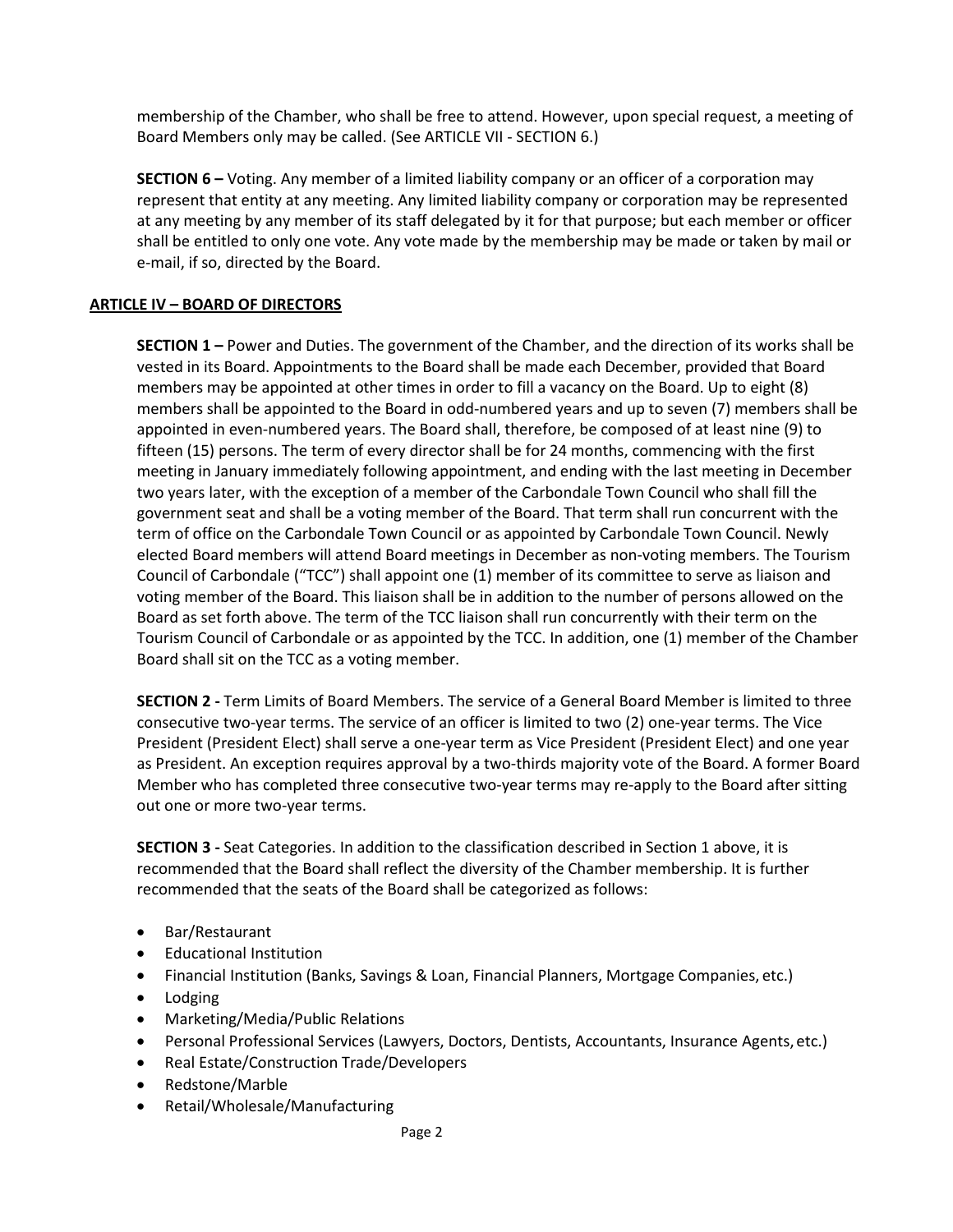- Technology
- Town of Carbondale/Town Council
- At Large
- At Large
- At Large
- At Large
- At Large

The holder of each seat on the Board must be a member or representative of a member who is categorized the same as the seat he/she occupies. There shall be only one voting member on the Board from any single business. An exception requires approval by a two-thirds majority vote of the Board of Director.

**SECTION 4 –** The Directors shall have the power to fill all vacancies on the Board. They may adopt rules for conducting the business of the Chamber. They shall meet at least once a month, at such time and place as will be determined by them. The directors shall in all cases act as a Board, regularly convened, and, in the transaction of business the act of a majority present at a meeting shall be the act of the Board, provided a quorum is present, except as otherwise provided by law or the Articles of the Chamber. The directors may adopt such rules and regulations for the conduct of their meetings and the management of the Chamber as they may deem proper, provided that such rules and regulations are not inconsistent with law or these By-Laws.

The Board may create such committees, divisions, bureaus, departments, councils, or subsidiary or independent corporations, as may be advisable to meet the purposes and objectives of the Chamber. The Board shall authorize and define the powers and duties of all divisions, bureaus, departments, councils, and subsidiary corporations. The Board shall review annually all activities and proposed programs of such committees, divisions, bureaus, departments, councils, or subsidiary corporations, including the collection and disbursement of funds, as appropriate or necessary. No action or resolution of any kind shall be taken by divisions, bureaus, departments, councils, or subsidiary corporations except as expressly authorized or approved by the Board.

**SECTION 5 –** At the November Executive Committee meeting, the Nominating Committee of five members, consisting of the President, Vice-President (President Elect), Secretary, Treasurer, and Executive Director, shall present a slate of candidates to fill the positions of the Directors whose terms of office are expiring. Additional names of candidates for the Board may be nominated by a petition bearing the signatures of the lesser of fifty-one percent or twenty members in good standing of the membership category for which the nomination is being made. Such petition shall be filed with the Nominating Committee on or before November 1st. The determination of the Nominating Committee as to the validity of a petition shall be final.

**SECTION 6** – If no petition is filed within the time allowed, the nominations shall be closed and the nominated slate of candidates shall be declared by the Board at their next regular Board meeting (December) to be elected. If a legal petition shall present additional candidate(s), the names of all of the candidates shall be arranged on a ballot by membership category, with instructions to vote for only one candidate in each category. The Executive Director shall forthwith email the ballot to all members entitled to vote. Each member business is allowed to vote once. Additional votes by the same member business will be void. Those candidates receiving the most votes shall fill the vacancies. Any incomplete terms shall be made by Board appointments.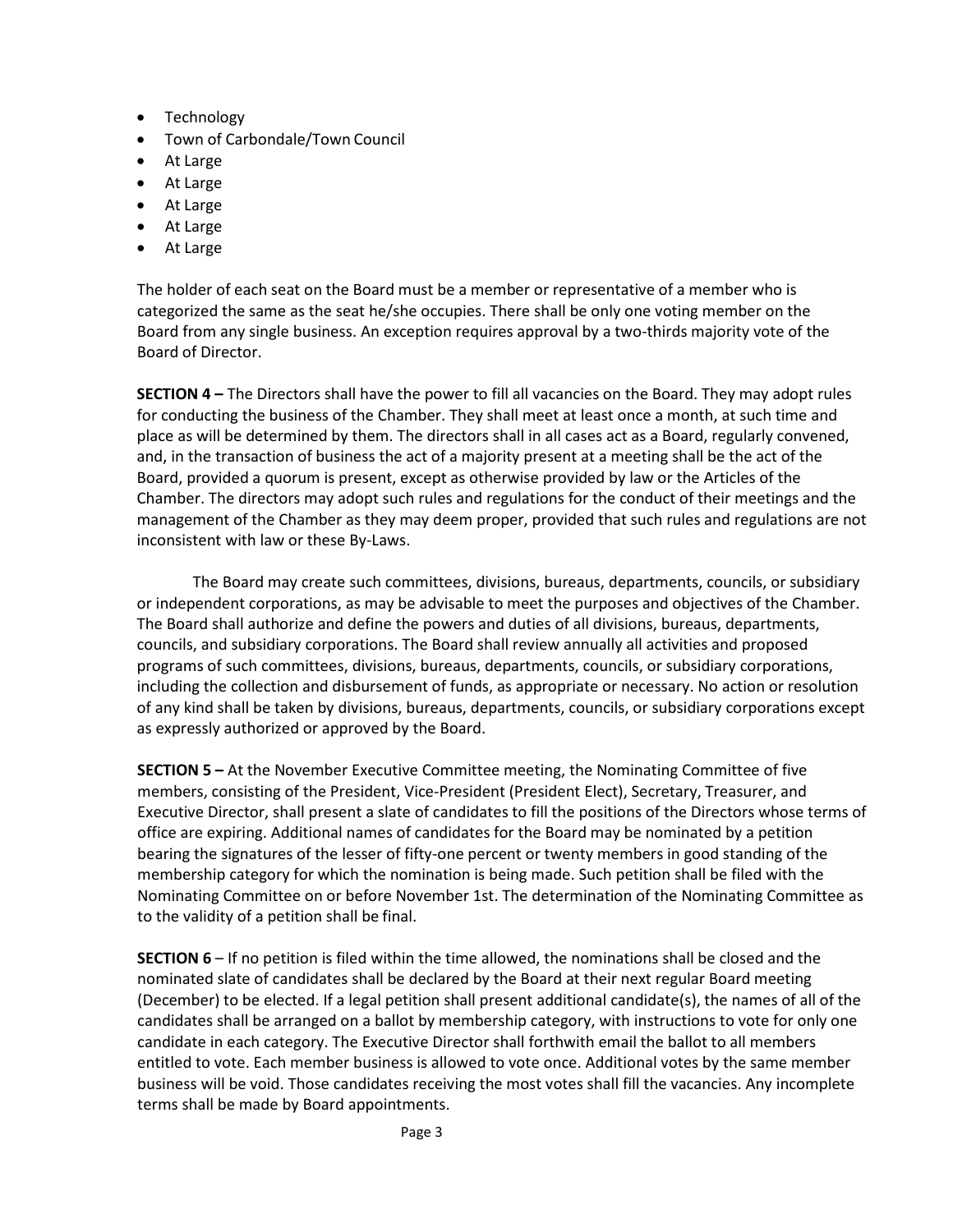**SECTION 7** – Attendance and Absences. All members of the Board are expected to attend at least eight meetings annually. Any Board member who misses more than four meetings in a calendar year, without obtaining a leave of absence from the Board, shall be deemed to have voluntarily resigned. In such event, that member's seat on the Board may be declared vacant by the Board, and filled as provided for in Article IV of these By-Laws.

**SECTION 8** – Removal. Any director may be removed with or without cause, at any time, by a vote of two-thirds of the members of the Board then in office present at a regular meeting of the Board or at a special meeting called for that purpose. A director shall be automatically removed without further action by the Board when he/she or the member of which he/she was a representative shall cease to be a member, or when the director shall cease to be affiliated with the member of which he/she was a representative.

**SECTION 9 -** Resignation. Any director may resign his or her office at any time. Such resignation shall be made in writing and take effect immediately without acceptance.

# **ARTICLE V – OFFICERS**

**SECTION 1 -** The officers shall be a President, a Vice-President (President Elect), Secretary, and Treasurer. All officers shall be members in good standing of the Chamber and elected for a one-year term. One person may hold both the office of Vice President and Secretary. The officers shall comprise the voting members of the Executive Committee.

**SECTION 2 -** Election and Term. The Executive Director shall be hired as a non-voting member of the Executive Committee by the Board and shall serve at the pleasure of the Board. The Board shall meet on the first regular meeting in November and shall elect the President, Vice President (President Elect), Secretary, and Treasurer. The new terms of office for President, Vice-President (President Elect), Secretary, and Treasurer will begin on January 1st of the following year. (Term limits see Article IV, Section 2)

**SECTION 3 –** If a President is unable to continue in that office for any reason, the Vice-President will automatically become President. The Board will then elect a new Vice-President (President Elect).

**SECTION 4** – The President's duties shall be the following:

- 1. Preside at all general meetings, Executive Committee Meetings, Board Meetings, and the Annual Retreat.
- 2. Appoint all Committee Chairpersons with the exception of the Executive Committee.
- 3. Oversee all activities of the Chamber.

**SECTION 5 -** The Past President's duties shall be the following:

- 1. Perform the duties of the President in the absence of the President andVice-President.
- 2. Report to the membership at the annual meeting of the activities of the Chamber during hisor her tenure.
- 3. Advise and counsel the Executive Committee as they request may from time totime.

**SECTION 6** – The Vice-President's duties shall be the following:

1. Serve on the Executive Committee.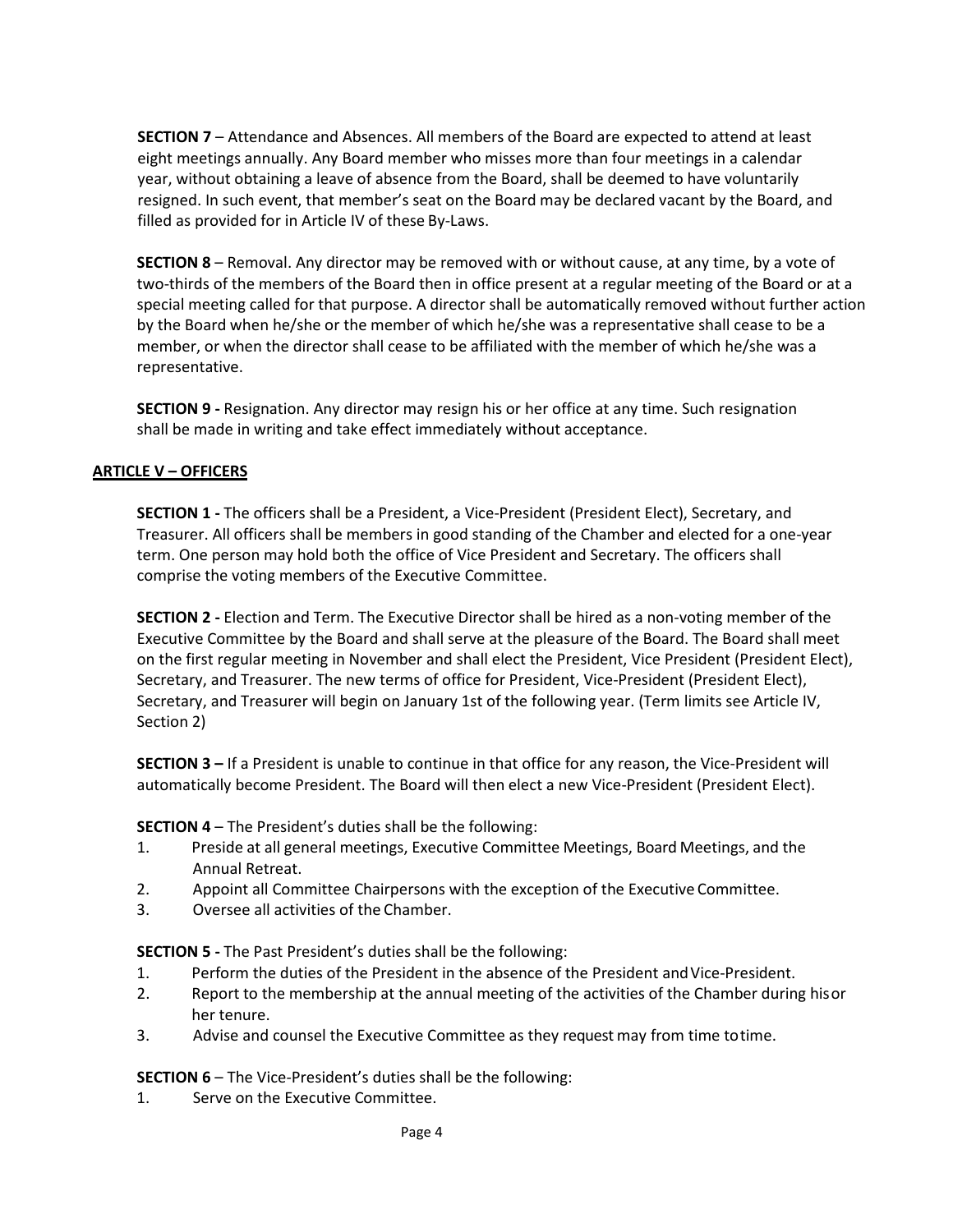2. Preside at general meetings, Executive Committee Meetings, and Board Meetings in the absence of the President.

**SECTION 7 -** The Secretary's duties shall be the following:

- 1. Attend general meetings, Executive Committee Meetings, Board Meetings and the Annual Retreat.
- 2. Maintain an accurate record of the proceedings of the Chamber Board Meetings.
- 3. Oversee the appointment process of the Board and the Executive Committee.
- 4. Oversee the voting process of issues before the Board and/or the voting process ofissues before the general Chamber membership.

**SECTION 8 -** The Treasurer's duties shall be the following:

- 1. Attend general meetings, Executive Committee Meetings, Board Meetings and the Annual Retreat.
- 2. Receive funds, collect dues, and keep all monies in a bank to be selected by the Board.
- 3. Make a monthly financial report to the Board.

**SECTION 9 –** The Executive Director's duties shall be the following.

- 1. Administer the activities of the Chamber in accordance with the policies and regulations of the Board.
- 2. The Executive Director shall be responsible for hiring, directing, supervising, and discharging the employees of the Chamber.
- 3. The Executive Director and the Board shall prepare and execute the annual operating budget covering all activities of the Chamber, subject to the supervision and approval of the Board.
- 4. The Executive Directorshall oversee the payment for all expenditures of the Chamber as approved by the budget adopted by the Board.
- 5. The Executive Director shall perform such other duties as may be prescribed by these By-Laws, or assigned to him or her by the Chamber or its Board in order that the purposes of the Chamber may be accomplished.

**SECTION 10** – Removal of Officers. Any officer except the Executive Director may be removed with or without cause by the vote of a majority of the Board then in office.

**SECTION 11 –** Vacancies. All vacancies in any office shall be filled promptly by the Board, either at regular meetings or at a meeting specially called for that purpose.

**SECTION 12 –** Compensation. Except for the office of Executive Director, all officers of the Chamber shall serve without compensation. The compensation of the Executive Director shall be fixed by the Board.

## **ARTICLE VI – COMMITTEES**

**SECTION 1 –** The President, Vice-President, Secretary (or combined Vice-President/Secretary), Treasurer, and Executive Director shall constitute an Executive Committee to assist the Board in conducting the routine business of the Chamber of Commerce.

**SECTION 2 –** The President shall appoint all other committee chairpersons, and committee members, subject to approval of the Board.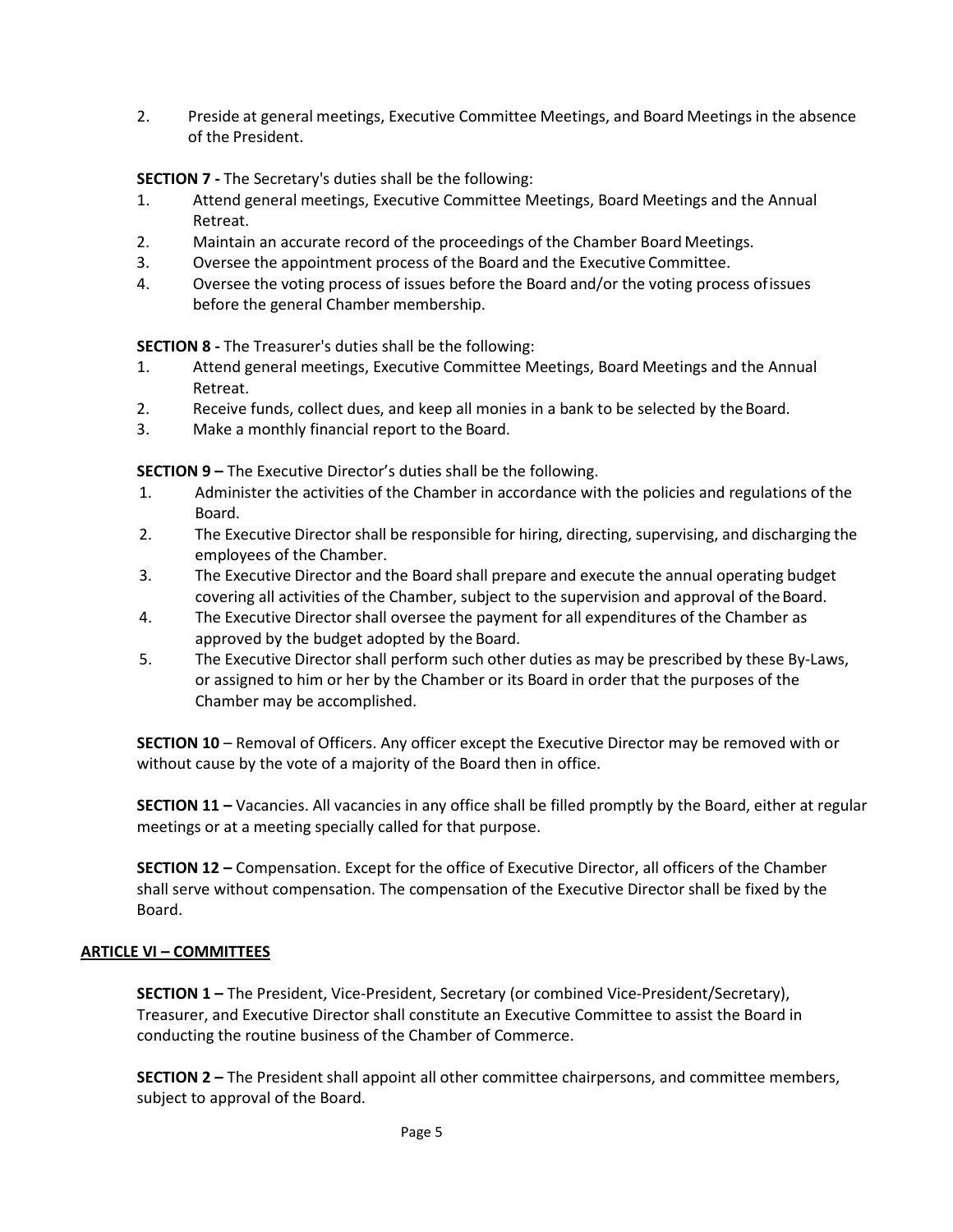**SECTION 3 –** Quorum. A majority of any committee of the Chamber shall constitute a quorum for the transaction of business, unless any committee shall by a majority vote of its entire membership decide otherwise.

**SECTION 4 –** Reports. Upon concluding its deliberations or reaching a decision appropriate for Board consideration, the committee chair or his designee shall make a report to the Board or as directed by the President. Once the committee's action has been approved by the Board, the committee shall take such steps as directed by the Board, or are necessary in the judgment of the committee chair to carry out the decision of the Board.

## **ARTICLE VII – MEETINGS**

**SECTION 1** – The Board may hold membership meetings whenever it may be considered necessary or desirable. Meetings may be held in-person, at a designated place and time, or may be held virtually via Zoom, Teams, or another virtual meeting platform. Votes may be cast electronically by e-mail, so long as the vote is cast within the time period designated at the meeting.

**SECTION 2** – The Board shall call a membership meeting upon receipt of a valid petition signed by at least ten percent (10%) of the membership.

**SECTION 3** – The annual meeting of the Chamber shall be held as soon as practical after the close of the fiscal year, at a time and place to be determined by the Board.

**SECTION 4** – Ten percent of the members in good standing shall constitute a quorum at all membership meetings.

**SECTION 5** – A simple majority shall constitute a quorum at all Board or Committee meetings.

**SECTION 6 – "**Special Board" meetings may be called by the President, Vice-President, Secretary or Treasurer, or in their absence, by three (3) Directors. All Directors will be notified at least twenty-four hours in advance of all special meetings including the starting time, place, and purpose of the meeting.

**SECTION 7 –** Committee meetings may be called at any time by the President or Committee Chairperson.

#### **ARTICLE VIII – FISCAL YEAR**

**SECTION 1 –** The fiscal year shall end on the 31st day of December of each year.

#### **ARTICLE IX – PARLIAMENTARY PROCEDURE**.

The rules of order contained in this Article shall be used at all meetings of members, directors, or any Committee thereof, provided that any rules of order or procedure not covered by these rules shall be determined according to the latest edition of "Robert's Rules of Order."

**SECTION 1 –** The presiding officer or chairperson at all Chamber meetings, whether those of the members or of the directors, shall have authority to maintain order, to require adherence to these rules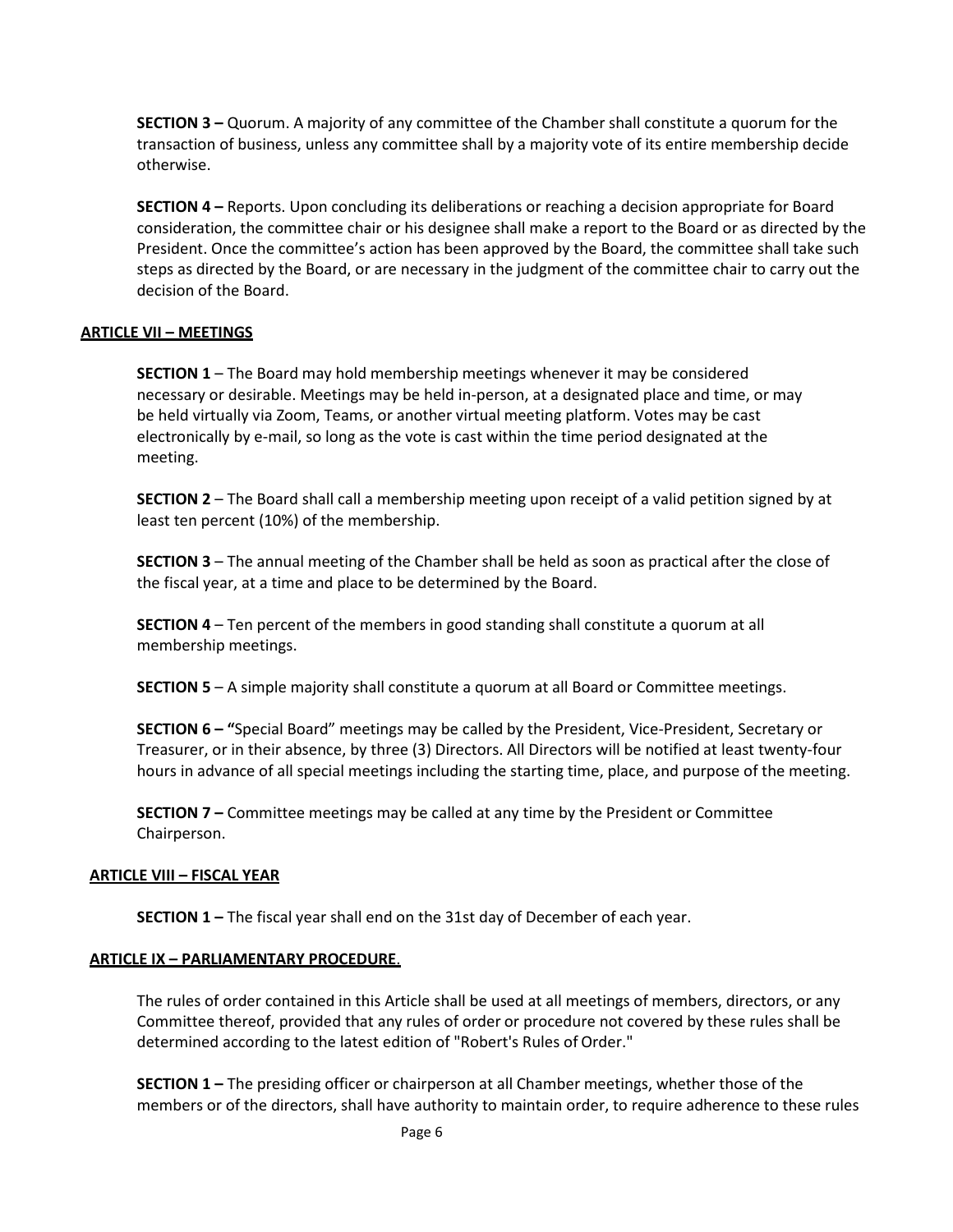of procedure, and, as may be reasonable, to limit or stop debate. An appeal shall lie at the insistence of any voting participant to the entire board or group of members present in person with regard to any ruling so made by the presiding officer.

**SECTION 2 –** The raising of any point of order shall take precedence over other business, and an appeal shall lie to the entire board or group of members present in person at any meeting of members or of directors as to any ruling or irregular procedure involving a point of order at the insistence of any voting participant at the meeting.

**SECTION 3 –** The presiding officer of a meeting of directors, provided he/she be a director at the time, may cast his/her vote on any matter before the meeting, regardless of whether it creates a tie vote. In the event of a tie vote, the proposition fails for lack of majority approval.

**SECTION 4 -** Reconsideration of a matter at any meeting of directors, or similarly at any meeting of members, may be affected by a rescinding vote taken prior to the close of the meeting. Any reconsideration entertained at a subsequent meeting of directors shall be valid only if done pursuant to the motion of a member who voted with the majority on the matter at the earlier meeting.

**SECTION 5 –** An amendment to an action or resolution shall take precedence over the original motion or resolution, and if the amendment carries or is adopted, the original matter takes precedence and must be acted upon before proceeding to other business. An amendment that is a substitute for the original action or resolution is to be considered as any other new business insofar as precedence is concerned.

**SECTION 6** – Each action or decision of the members or of the directors shall be reduced to the form of a motion, either oral or written, and so stated by the proponent or the presiding officer to the meeting. The motion shall be seconded. After the motion has been seconded, there shall be a discussion of the motion. After discussion of the motion there shall be a final vote. Only voting participants at meetings shall be qualified to propose or to second any such motions.

# **ARTICLE X – BUDGET AND FINANCIAL MANAGEMENT**

**SECTION 1 –** During November and December of each year, the Executive Director shall aid the Board in developing the upcoming year's program, including events, projects, publications, membership, general operations and annual budget. The annual budget is to be reviewed and approved by the Board, and adopted not later than the December Board meeting.

**SECTION 2 –** The Board shall from time to time set the membership fees. The membership fees schedule shall be posted in the Chamber office and on the Chamber website, and reviewed by the Board as necessary.

**SECTION 3 –** All disbursements shall be made by check and prepared by the Treasurer or Executive Director. For amounts over \$500, checks shall be signed by any two of the following: President, Vice-President, Secretary, Treasurer, or Executive Director.

**SECTION 4 –** For any purchase of over \$5,000.00 for equipment, goods, services or other expenses, the Executive Director shall secure bids and the Board or Executive Committee shall select the acceptable bid.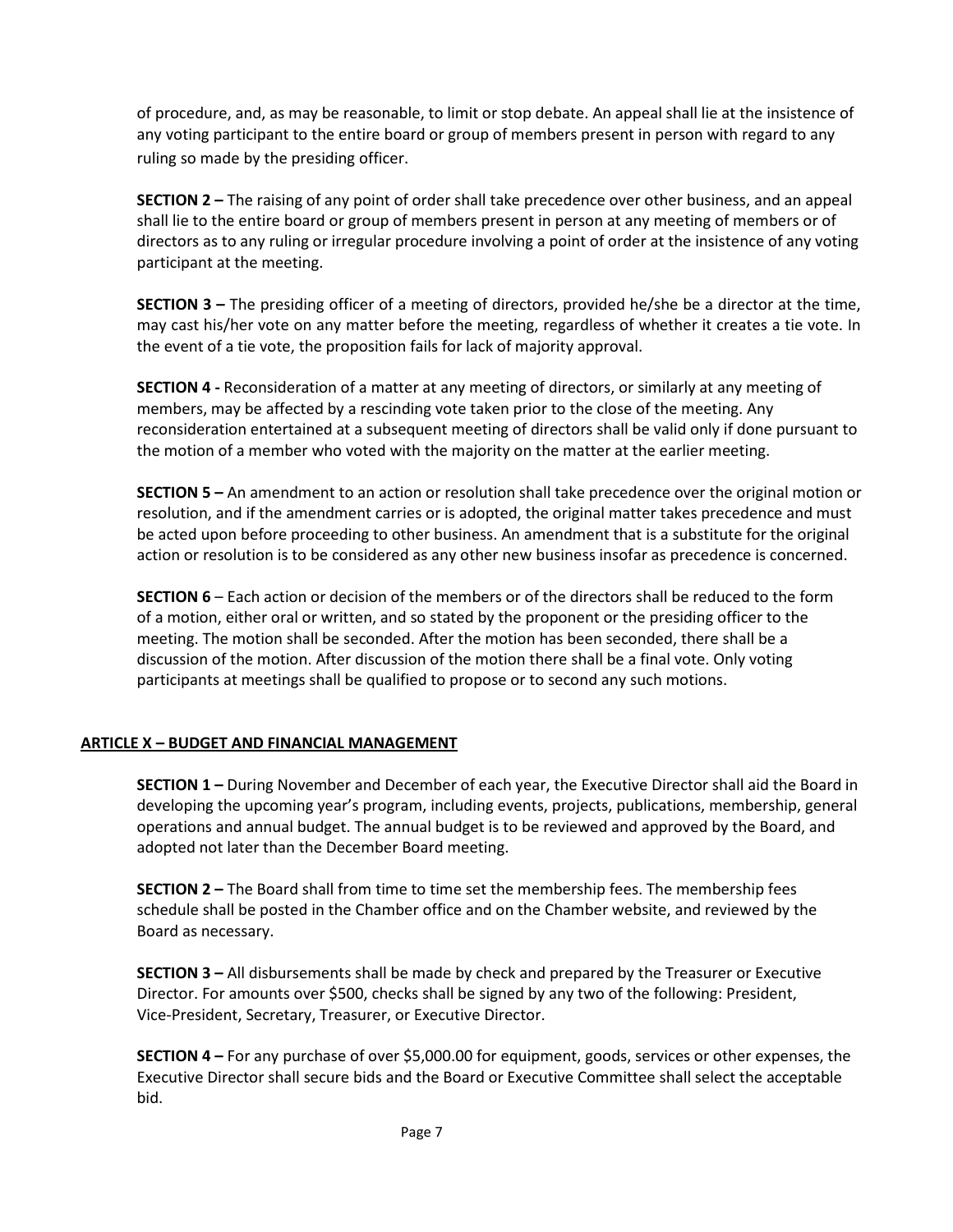**SECTION 5 –** Members in good standing shall be given preference in supplying all Chamber needs.

#### **ARTICLE XI – AMENDMENTS**

**SECTION 1** – Amendments to the By-Laws must be approved by a majority of the Board of Directors.

I, Secretary, Carbondale Community Chamber of Commerce, certify that a meeting of the Chamber Board opened to all members was held on , 2019, a vote was taken, and the proposed amendment to the By-Laws were passed by more than 2/3 of the Directors present on December 13, 2018.

Secretary, Date

#### History of Amendments

These amendments to the By-Laws were adopted this 1st day of December 1978, by the general membership of the Carbondale Community Chamber of Commerce at the special membership meeting.

ARTICLE IV – Board of Directors was amended January 9, 1980 by the general membership of the Carbondale Community Chamber of Commerce at the annual membership dinner.

ARTICLE IV – Board of Directors was amended June 17, 1982 by the general membership of the Carbondale Community Chamber of Commerce General Meeting to read: "At the first regular meeting (monthly) in September of each year, the President shall appoint a nominating committee of two members, consisting of the President and Vice-President."

Amendments to Articles IV, V, VI and X of the By-Laws were adopted by the general membership at a membership meeting January 23, 1990.

Amendments to the By-Laws, Article IV Board of Directors and Article V Officers, Sections 1 and 4 were adopted by the general membership at the membership meeting October 6, 1992.

Amendments to the By-Laws, Article IV, Sections 1 and 4, Board of Directors were adopted by general membership at a membership meeting November 29, 1995. Amendments reduced Board of Directors from nine to seven.

Amendments to the By-Laws, Article II, Section 3, Name and Objective, were adopted by the general membership at a membership meeting April 18, 1996, with addition of "except as it affects the interests of the business community."

Amendments to the By-Laws, Articles II, Sections 2,3; Articles III, Sections 1, 2, 3, 4, 5, 6; Articles IV, Sections 1, 2, 3, 4, 5, 6, 7, 8, 9; Article V, Sections 1, 2, 3, 4, 5, 6, 7, 8, 9, 10, 11, 12; Article VI, Sections 1, 2, 3, 4; Article VII, Section 6, 7; Article IX, Sections 1, 2, 3, 4, 5, 6; Article X, Sections 1, 2, 3, 4, 5, and Article XI, Section 1 were adopted by the general membership at a membership meeting on July 11, 2002.